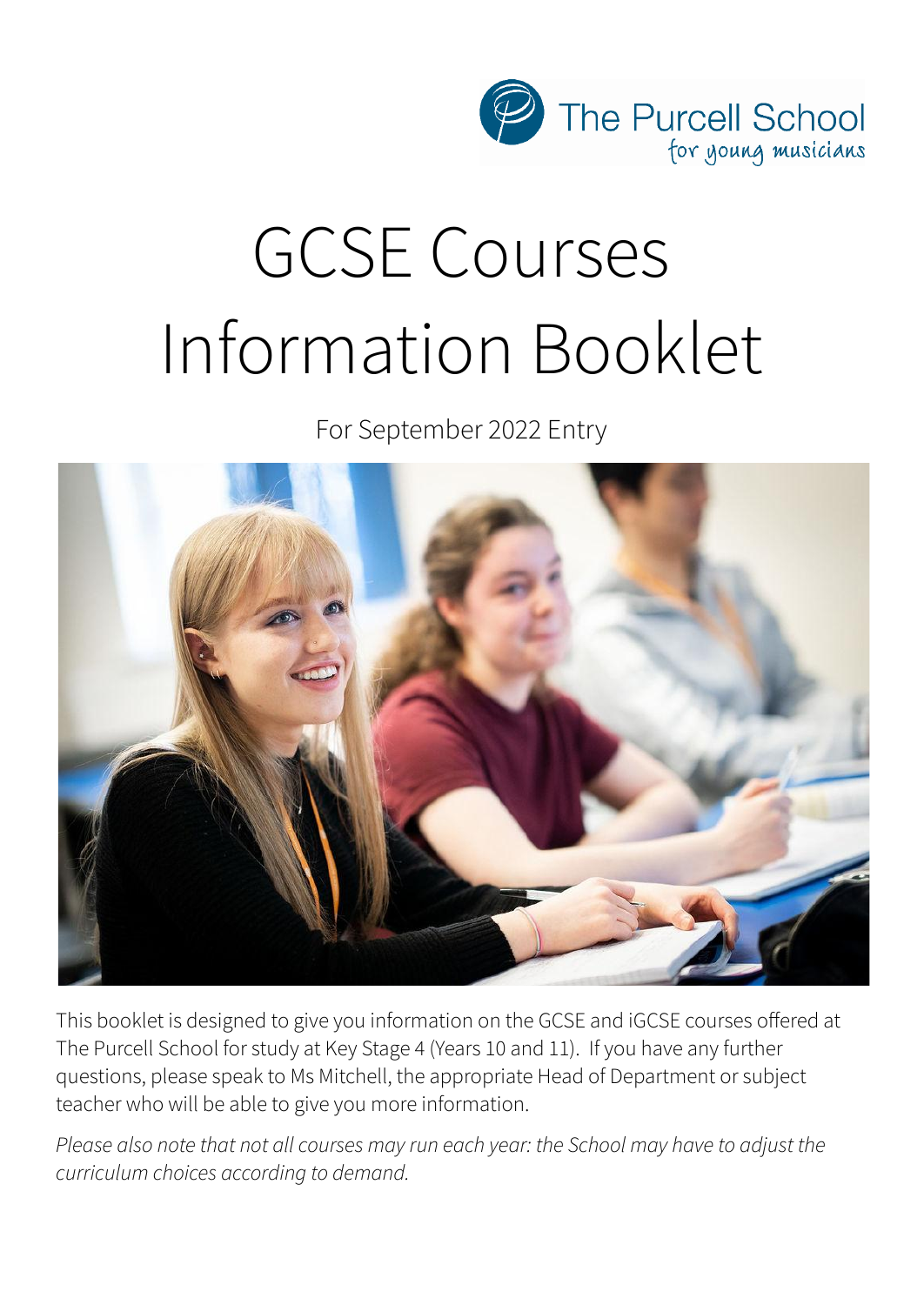# Foreword

Years 10 and 11 here at The Purcell School are unique.

Music lies at the centre of your work, with a multitude of exciting opportunities for you to deepen your performing skills and to gain a wider understanding of repertoire. Music in the classroom is endorsed by taking an iGCSE in Music at the end of Year 10. This early iGCSE enables you to gain valuable and confidence-boosting experience of exams, helping you to prepare for Year 11. In Year 11 classroom music, you will develop your understanding of outreach education projects, composition, music technology as well as strengthening crucial skills in aural.

Most Purcell School students take a total of seven or eight GCSEs / iGCSEs, fewer subjects than most students take at mainstream schools. This allows you time to focus effectively on your performance studies in music. Just as importantly, it allows you to focus on consistent quality in your GCSE and iGCSE results. You will be expected to achieve results which complement the quality of your work in music. Purcell School students do very well at (i)GCSE: for example, in summer 2019, year 11 students gained top grades (A\*, A, 9, 8 and 7) in 52% of the exams taken. 82% of results were  $A^*$  - B or 9 – 5. In the school's history, students have successfully gained places at highly regarded universities, to study either Music or other academic disciplines, with a relatively small portfolio of excellent results: quality over quantity.

The curriculum in Year 10 and 11 includes three obligatory subjects additional to Music: English Language, Maths and Science (Dual Award). In total your core curriculum will facilitate five (I)GCSE passes. You will therefore have to choose two or three additional subjects from this list: English Literature, French, German, History, Art and Drama.

Choose two or three GCSE options from the blocks below.

You should choose no more than one subject from each GCSE option block.

| <b>GCSE Option Block A</b>                                                                                |  | <b>GCSE Option Block B</b> |  | <b>GCSE Option Block C</b> |  | GCSE Option Block D |  |
|-----------------------------------------------------------------------------------------------------------|--|----------------------------|--|----------------------------|--|---------------------|--|
| English Literature                                                                                        |  | History                    |  | Art                        |  | English Literature  |  |
| French                                                                                                    |  | Drama                      |  |                            |  | German              |  |
| English as an Additional Language (EAL) should be chosen by any pupil who is not fluent in English, as an |  |                            |  |                            |  |                     |  |
| alternative to one of their GCSEs.                                                                        |  |                            |  |                            |  |                     |  |

We would expect most students who have English as their first language to study at least one modern foreign language but French and German cannot be taken without a minimum of one year's formal study prior to starting the GCSE course. You should pick subjects you know you would enjoy or can imagine enjoying and in which you would succeed in achieving a good grade. Bear in mind that some subjects have a large coursework component; others have more terminal exams. We want you to be happy with the idea of study for its own sake – no GCSE on its own is going to get you a job, but a good set of grades at GCSE will help to open doors and will look impressive when you start to make applications for conservatoire, university or other pathways.

We want your experience studying GCSEs and iGCSEs to be inspiring. As a musician, you will find that these classroom experiences provide a context in which your creative instincts and performing skills will grow and flourish. We expect you to commit to the very best results. Our hope is that whatever subjects you choose, you will find subjects that inspire you and help you to develop as both a musician and a person.

Stevie Mitchell KS4 Academic Coordinator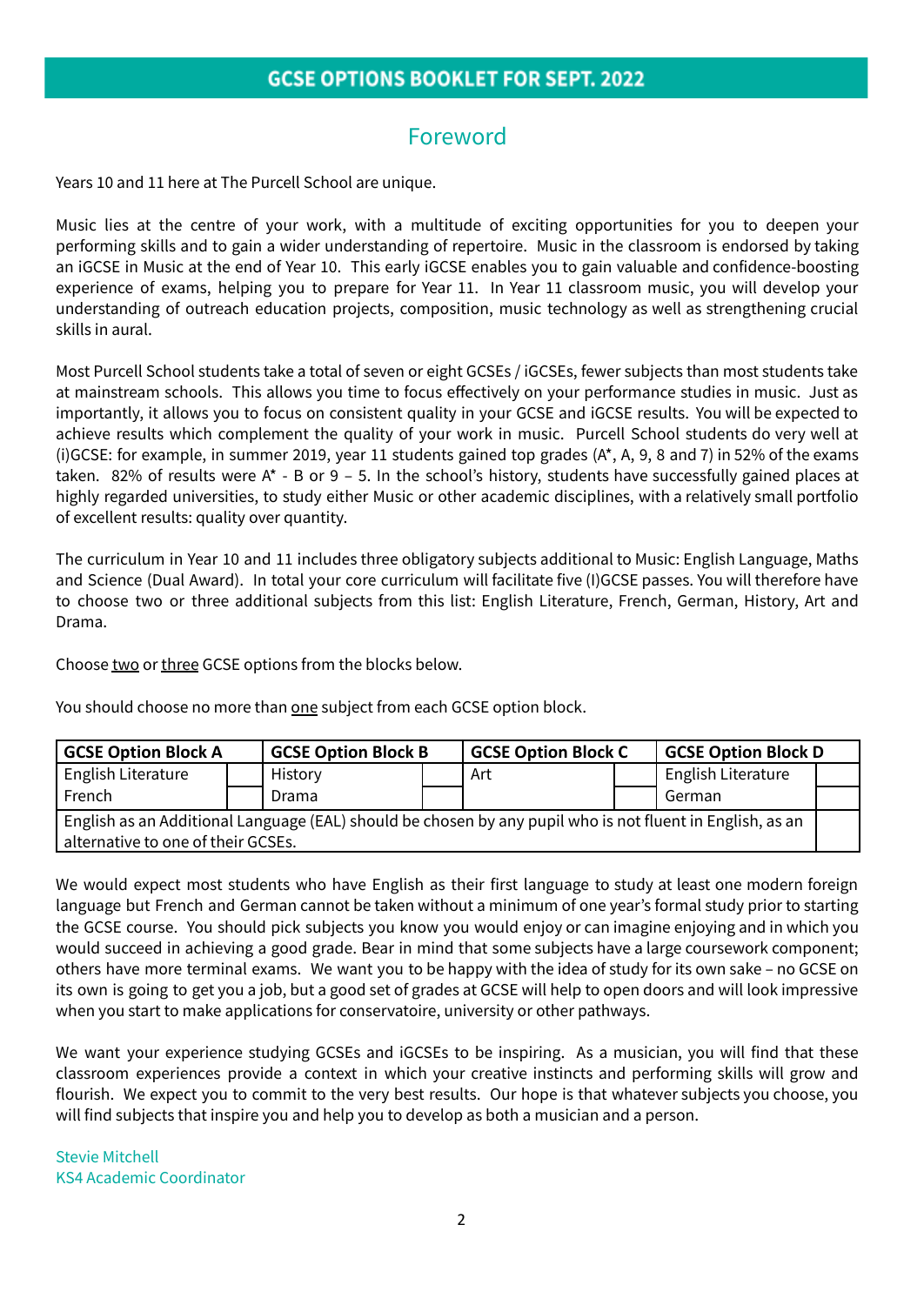# GCSE Art and Design AQA

If you enjoy being creative, want to increase your practical skills and improve your analytical, communication and research abilities, Art and Design is a great choice. The skills you gain make it a great complement to other subjects. Art and Design is a way of seeing things and making sense of the world around you.

Fine art explores ideas, conveys experiences or responds to a theme or issue of personal significance. The areas of study are very broad and our GCSE course provides students with the opportunity to work in a range of different media and processes in two and three dimensions. Lessons are taught so students get the opportunity to learn to work in new ways and improve their existing skills. Included in this course will be a chance to work within; drawing, printmaking (lino, etching, mono and screen printing etc.), painting (acrylic, oil and watercolour), sculpture (casting, clay, wire sculpting etc.) and photography & digital editing. Such flexibility allows for more freedom of expression, encourages creative thinking and problem solving.

What skills will you learn?

Alongside improving your practical expertise, you'll learn how to:

- develop, refine and record your ideas;
- present a personal response that realises your intentions;
- improve your creative skills through the effective and safe use of media, materials, techniques, processes and technologies;
- successfully use visual language and the formal elements e.g. colour, line, form, shape, tone, texture;
- use drawing skills for different needs and purposes.

The teaching throughout the course aims to increase the confidence of pupils in the critical, practical and theoretical study of art, and design.

The course is divided into the following components:

**Component 1: Portfolio of Work** 60% of the overall grade. (Year 10 & Autumn term year 11) Students are required to submit a portfolio that comprises a sustained project and a selection of further work which represents their course of study.

**Unit 2: Externally Set Task** 40% of the overall grade (Year 11 Spring & Summer terms). Students respond to their chosen starting point, leading to 10 hours of sustained focused study under exam conditions.

The following materials are issued and billed at cost: GCSE Art Pack (brushes, pencils, presentation portfolio, paints etc.) to enable pupils to work within school and at home), approx. cost: £43.

Visits to galleries and museums are an integral part of the programme of study for pupils to see existing work first hand, make notes and drawings. The cost of trips will be charged. It would be beneficial for pupils to have access to a digital camera, to use for photographing reference and source materials for projects.

#### **Additional Information**

For more information on the course: <https://www.aqa.org.uk/subjects/art-and-design/gcse/art-and-design-8201-8206/specification-at-a-glance>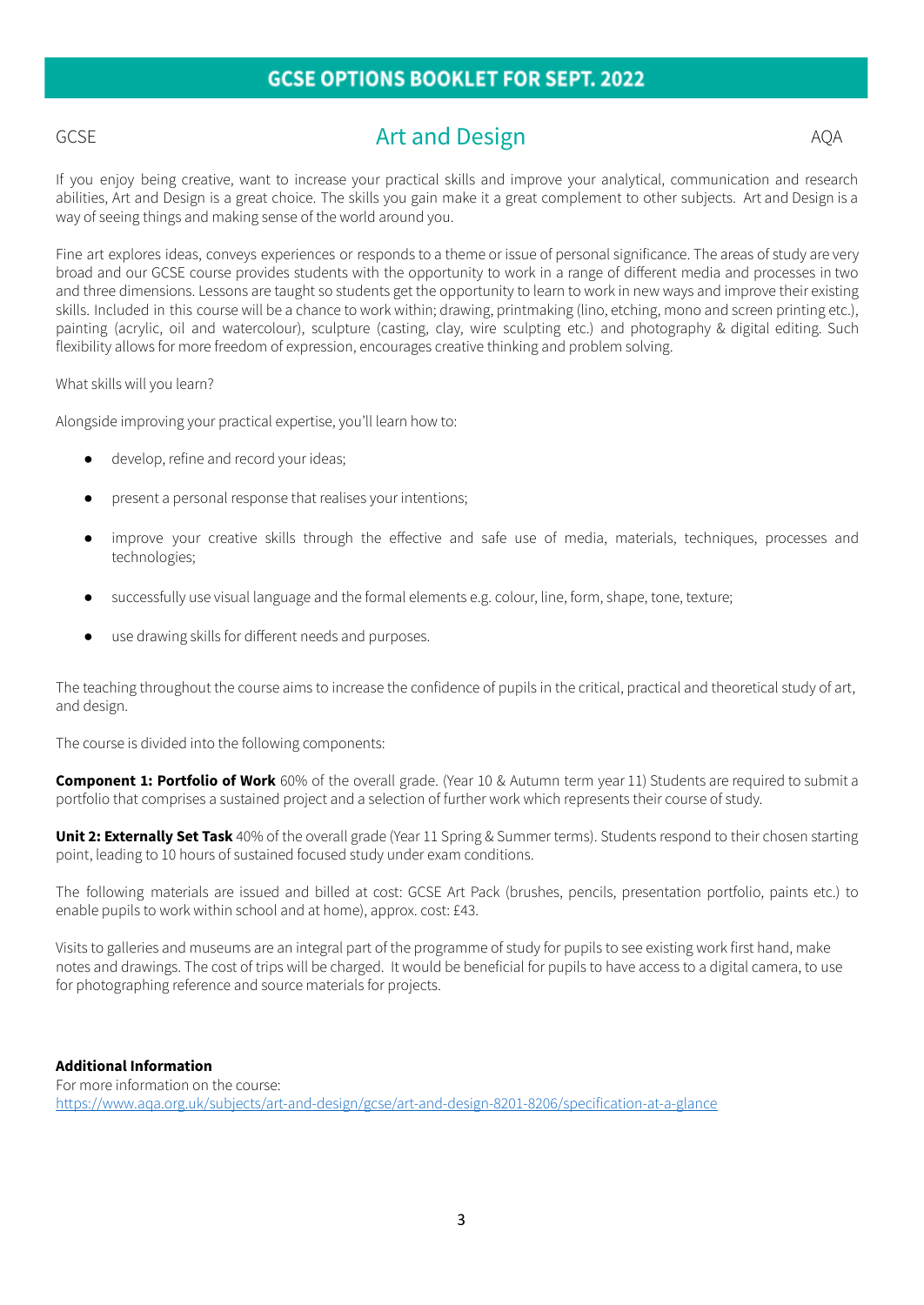GCSE Eduqas Controllerium Drama Drama Eduqas Eduqas Eduqas Controllerium Eduqas Controllerium Eduqas Controlleri

Do you want to:

- develop your interest in drama and theatre?
- work imaginatively and creatively as part of a group?
- learn about social, historical and cultural influences in the theatre?
- become competent in a range of practical, creative and performance skills?
- go to the theatre?

# You need to be:

- committed to group work!
- imaginative and disciplined in your approach to lessons
- willing to contribute physically and vocally to all lessons

### **Component 1**: Devising Theatre (non-examination assessment) 40% of the qualification (60 marks)

### Content -

- Create and develop a devised piece of theatre in response to a stimulus.
- Performance of this devised piece.

### Assessment -

- Internally assessed and externally moderated.
- You will work in a group of between two and five actors
- There are three parts to the assessment:
	- 1. a realisation of your piece of devised theatre
	- 2. a portfolio of supporting evidence
	- 3. an evaluation of the final performance

### **Component 2**: Performing from a Text (non-examination assessment) 20% of the qualification (60 marks)

Content overview

- Students will perform one performance using two key extracts from a performance text.
- Centre choice of performance text.

# Assessment -

- Externally assessed by visiting examiner in Year 11.
- You will work in a group of between two and four actors
- You'll study two extracts from the same performance text
- There are two parts to this assessment:
	- 1. a single performance using parts of both extracts studied
	- 2. a brief account of your artistic intentions for the performance (150 words)

### **Component 3**: Interpreting Theatre (written examination: 1 hour 30 minutes) 40% of the qualification (60 marks)

### Content overview

- Students will demonstrate their knowledge and understanding of how drama and theatre is developed and performed through the study of a performance text and through responding to live theatre.
- Choice of five performance texts.
- Live theatre evaluation free choice of production.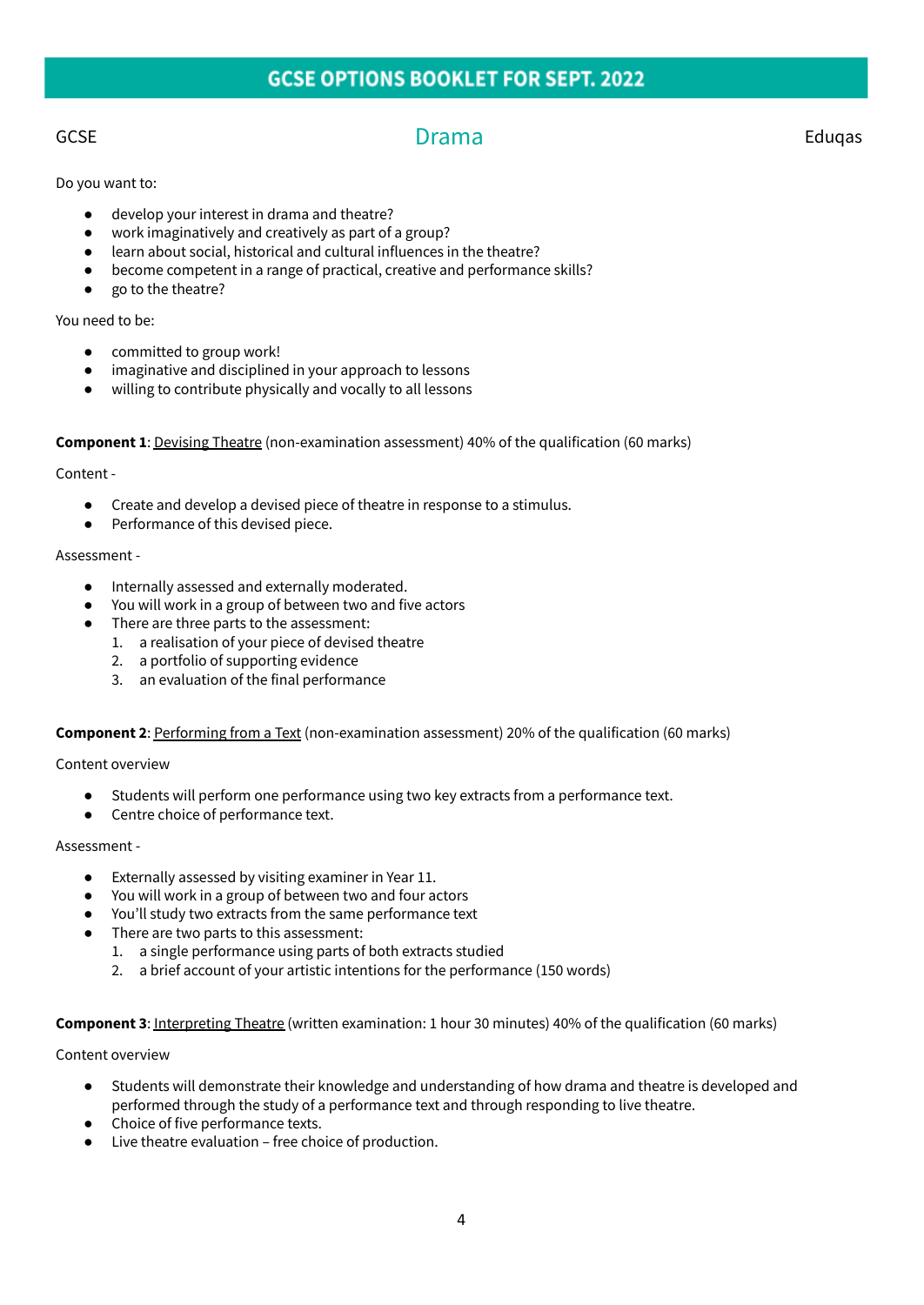### Assessment overview

Section A: *Bringing Texts to Life*

- This section consists of three multiple-part questions (short and extended responses) based on an unseen extract from the chosen performance text and one question based around the entire text
- Students will be provided with a blank copy of the text in the examination.

# Section B: *Live Theatre Evaluation*

- This section consists of two questions requiring students to analyse and evaluate a live theatre performance they have seen.
- Students will choose one question to answer, either on design elements or performance elements.
- Students will be expected to respond to a piece of live theatre that they have watched as part of the course

# **Additional Information**

For more information on the course: <https://www.eduqas.co.uk/qualifications/drama-gcse/>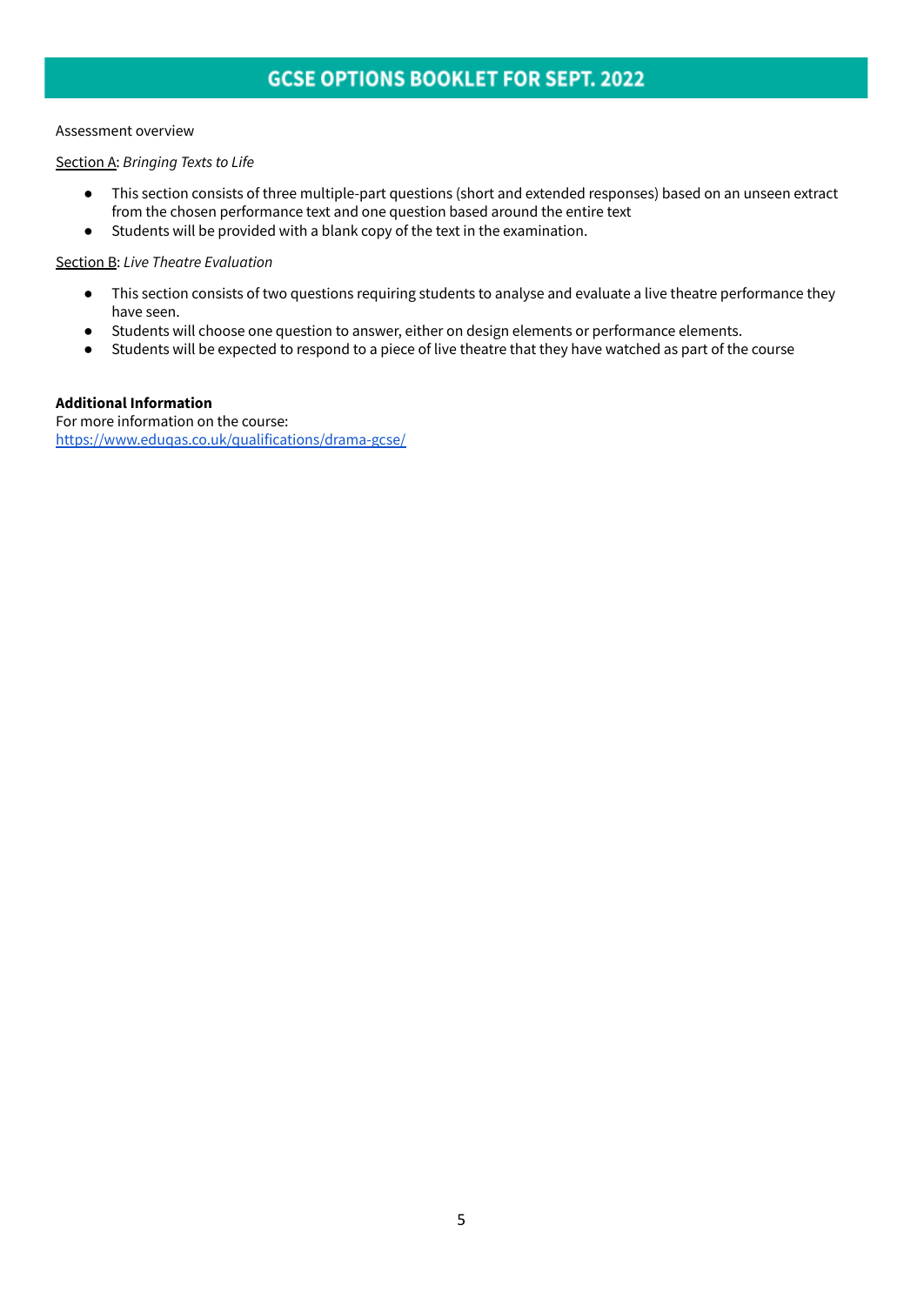# IGCSE English Language *and* English Literature CIE

Students take either:

IGCSE English - Cambridge IGCSE English - First Language (0500)

or:

IGCSE English - Cambridge IGCSE English - First Language (0500)

and

IGCSE Literature (English) – Cambridge IGCSE Literature in English (0475)

# **IGCSE English:**

The course enables students to:

- develop the ability to communicate clearly, accurately and effectively when speaking and writing;
- use a wide range of vocabulary, and the correct grammar, spelling and punctuation;
- develop a personal style and an awareness of the audience being addressed.

Learners are also encouraged to read widely, both for their own enjoyment and to further their awareness of the ways in which English can be used. The course also develops more general analysis and communication skills such as inference, and the ability to order facts and present opinions effectively.

Students take two terminal exams which focus on: extended reading passages and directed writing & composition.

# **IGCSE Literature in English:**

The course enables students to read, interpret and evaluate texts through the study of literature in English. Students develop an understanding of literal meaning, relevant contexts and of the deeper themes or attitudes that may be expressed. Through their studies, they learn to recognise and appreciate the ways in which writers use English to achieve a range of effects, and will be able to present an informed, personal response to the material they have studied. The course also encourages the exploration of wider and universal issues, promoting students' better understanding of themselves and of the world around them.

All candidates take Paper 1 Poetry and Prose, and EITHER Paper 2 Drama, OR Paper 3 Drama (Open Text) and Paper 4 Unseen, OR Paper 3 Drama (Open Text) and Component 5 Coursework.

The English Language course has four periods a week and the English Literature course has two periods.

Textbooks and literary texts are billed to students.

# Additional Information

For more information on the courses:

Cambridge IGCSE English - First Language (0500) – <https://www.cambridgeinternational.org/programmes-and-qualifications/cambridge-igcse-english-first-language-0500/>

Cambridge IGCSE Literature in English (0475) – <https://www.cambridgeinternational.org/programmes-and-qualifications/english-literature-0475/>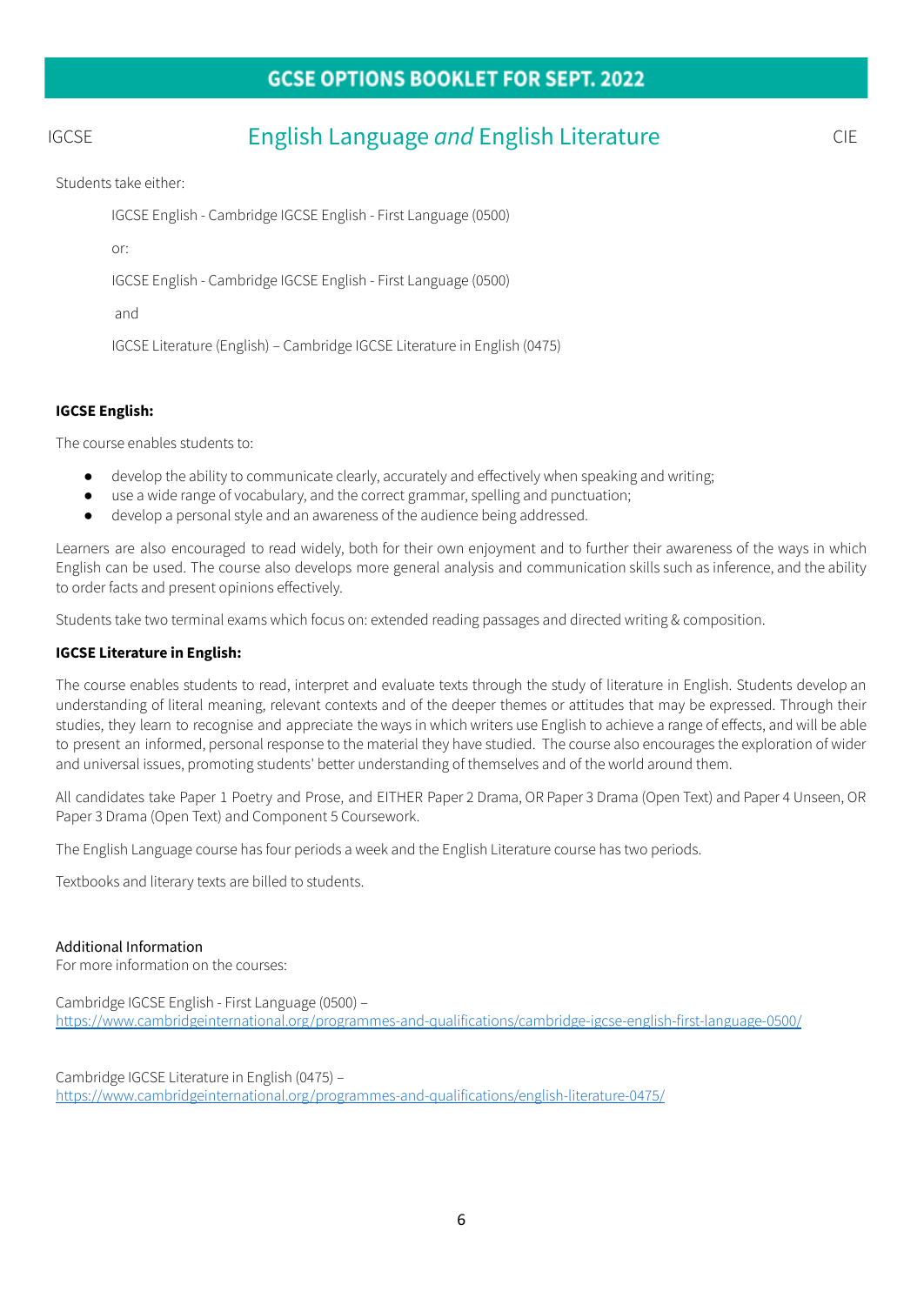# GCSE **French** *and* German **Pearson Edexcel**

If you enjoy communicating with other people, finding out about how language works and learning about different countries and cultures, studying GCSE French or German is an excellent choice. You need to have studied the language at Key Stage 3 or equivalent as this gives the necessary base for the GCSE course.

The examination course is varied, requiring various skills. For example, you will develop your ability to communicate in speech and writing, and to understand a range of authentic spoken and written material, including adapted literary texts. You will also develop your knowledge and understanding of grammar, and a greater awareness of various aspects of the culture of French and German speaking countries.

The examination course is based on five themes, studied in the context of both your home and target language countries:

- Identity and culture
- Local area, holiday, travel
- School
- Future aspirations, study and work
- International and global dimension

All this will be tested by a range of tasks including, for example, comprehension questions in both English and the target language, role play, translation from English into the target language, writing in both a formal and informal register.

The GCSE exam gives equal importance to all four language skills, all examined in May / June at the end of Year 11. Each unit can be taken at either Foundation or Higher Tier but it is envisaged that all pupils will aim for Higher, the timings of which are:

| Unit 1 - Listening and Understanding | 45 mins                            | 25% |
|--------------------------------------|------------------------------------|-----|
| Unit 2 - Speaking                    | 10-12 mins $+$ 12 mins preparation | 25% |
| Unit 3- Reading                      | 1 hour                             | 25% |
| Unit 4 - Writing                     | 1 hour 20 mins                     | 25% |

# **Additional Information**

For more information on the courses:

GCSE French: <https://qualifications.pearson.com/en/qualifications/edexcel-gcses/french-2016.html>

GCSE German: <https://qualifications.pearson.com/en/qualifications/edexcel-gcses/german-2016.html>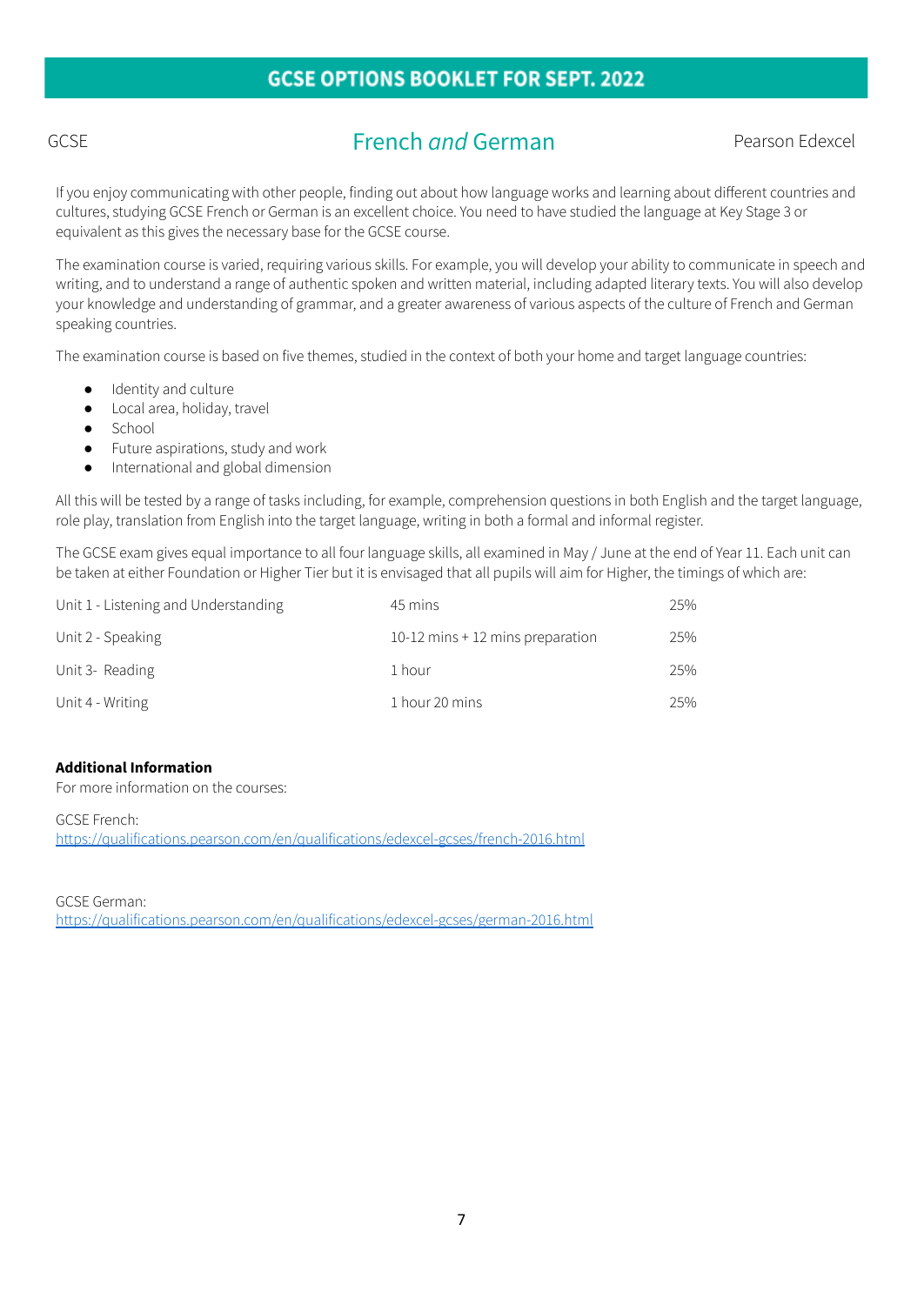IGCSE External of the History Contract of History Pearson Edexcel

**Paper 1:** Depth Studies - Paper code 4HI1/01

Two 'depth studies' -

- Germany: development of dictatorship, 1918–45
- A world divided: superpower relations, 1943–72

Assessment -

Students are assessed through an examination based on their selected depth studies.

Students answer two questions, one on each of the depth studies they have studied.

There are 60 marks available in total.

The examination lasts 1 hour 30 minutes.

**Paper 2: I**nvestigation and Breadth Studies - Paper code 4HI1/02

One Investigation and One Breadth study –

- The USA, 1918-1941
- The changing nature of warfare and international conflict, 1919–2011

Assessment -

Students are assessed through an examination based on their historical investigation and breadth study in change.

Students answer two questions, one question on their historical investigation and one question on their breadth study in change.

There are 60 marks available in total.

The examination

1 hour 30 minutes.

# **Additional Information**

For more information on the course: [https://qualifications.pearson.com/en/qualifications/edexcel-international-gcses-and-edexcel-certificates/international-gcse](https://qualifications.pearson.com/en/qualifications/edexcel-international-gcses-and-edexcel-certificates/international-gcse-history-2017.html)[history-2017.html](https://qualifications.pearson.com/en/qualifications/edexcel-international-gcses-and-edexcel-certificates/international-gcse-history-2017.html)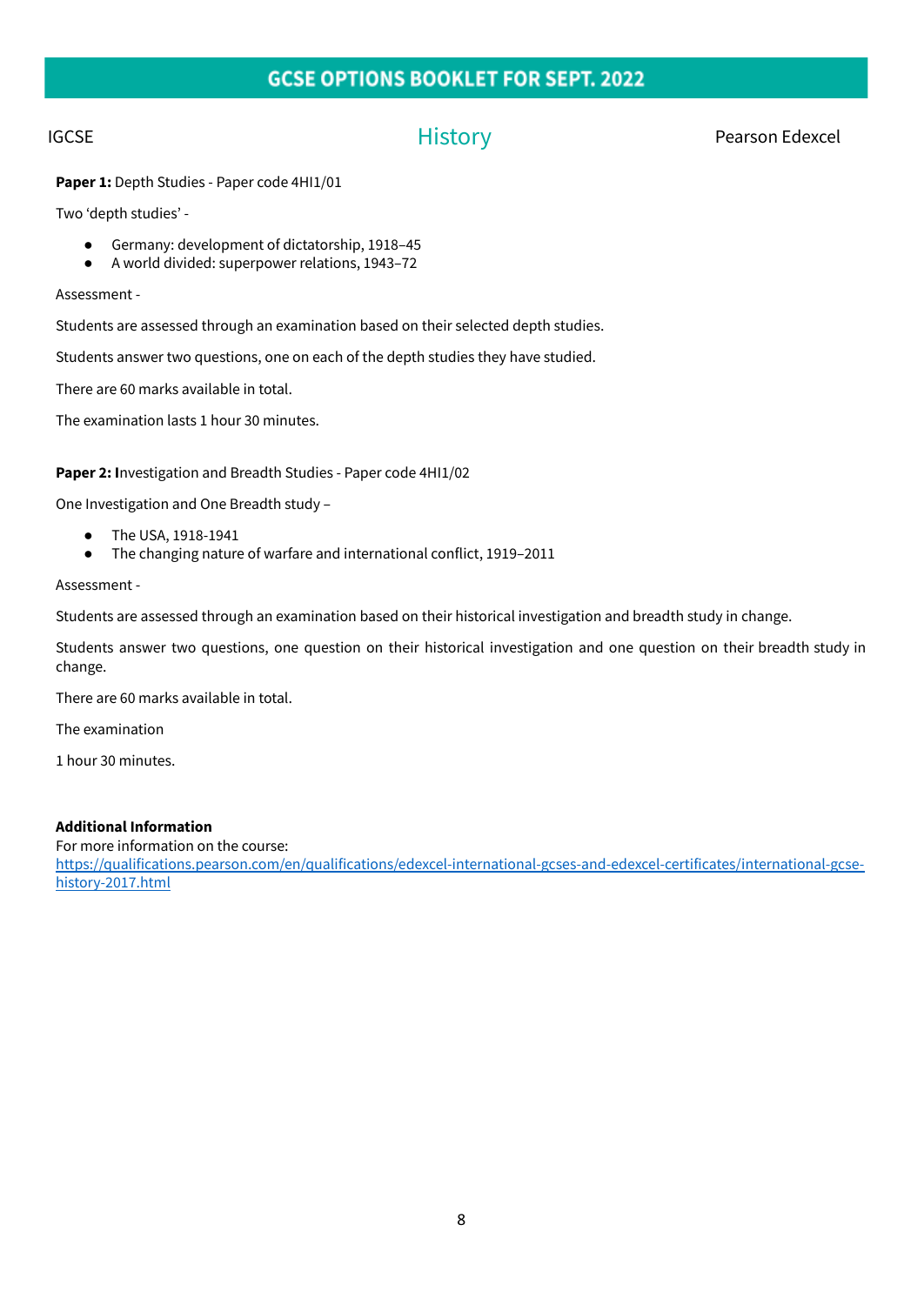# GCSE GEST CONTROLLER Mathematics Rearson Edexcel

The linear course of GCSE Mathematics is covered over a three-year period, starting in year 9. The course is assessed at the end of year 11 with the following examinations:

| <b>Tier</b>            | <b>Type</b>                       | <b>Content</b>                                                        | <b>Weighting</b> | <b>Method of</b><br><b>Assessment</b> |
|------------------------|-----------------------------------|-----------------------------------------------------------------------|------------------|---------------------------------------|
| Foundation /<br>Higher | Non-calculator<br>$1.5$ hrs       | Statistics and probability, Number and Algebra,<br>Geometry & Measure | 33.33%           | External marking                      |
| Foundation /<br>Higher | calculator<br>$1.5$ hrs           | Statistics and probability, Number and Algebra,<br>Geometry & Measure | 33.33%           | External marking                      |
| Foundation /<br>Higher | calculator<br>$1.5$ hrs           | Problem solving questions                                             | 33.33%           | External marking                      |
| <b>Tier</b>            | <b>Grades</b><br><b>Available</b> |                                                                       |                  |                                       |
| Foundation             | $1 - 5$                           |                                                                       |                  |                                       |
| Higher                 | $4 - 9$                           |                                                                       |                  |                                       |

There is no coursework or controlled assessments to be completed. However, students will be tested on the quality of their written communication within their final examinations.

The examinations are 11/2 hours long for each of the Foundation and Higher papers. Candidates achieving a mark below the minimum for the award of the lowest grade in each tier will be ungraded. These tiers of entry allow a full and balanced opportunity for candidates at all levels of attainment to show what they know, understand and can do. We mainly enter pupils for the Higher Tier but some pupils will be entered for Foundation Tier where suitable. The tier of entry is finalised after the mock examinations in January of year 11.

GCSE classes are split into three sets based on their end-of-year 9 summer grade. This allows students to progress at a pace suitable for their ability and allows a tailored programme of study to build confidence and key skills before moving on to higher grade topics. Set changes are available at the end of every term and are based on the results of the latest mock assessments together with approval from the Head of Department.

Teaching is also supported by an online learning programme from the Edexcel exam board and the 'mymaths' learning platform. This allows students to have direct access to the scheme of work and video tutorials which is extremely useful in encouraging independent learning skills and supporting private study and revision.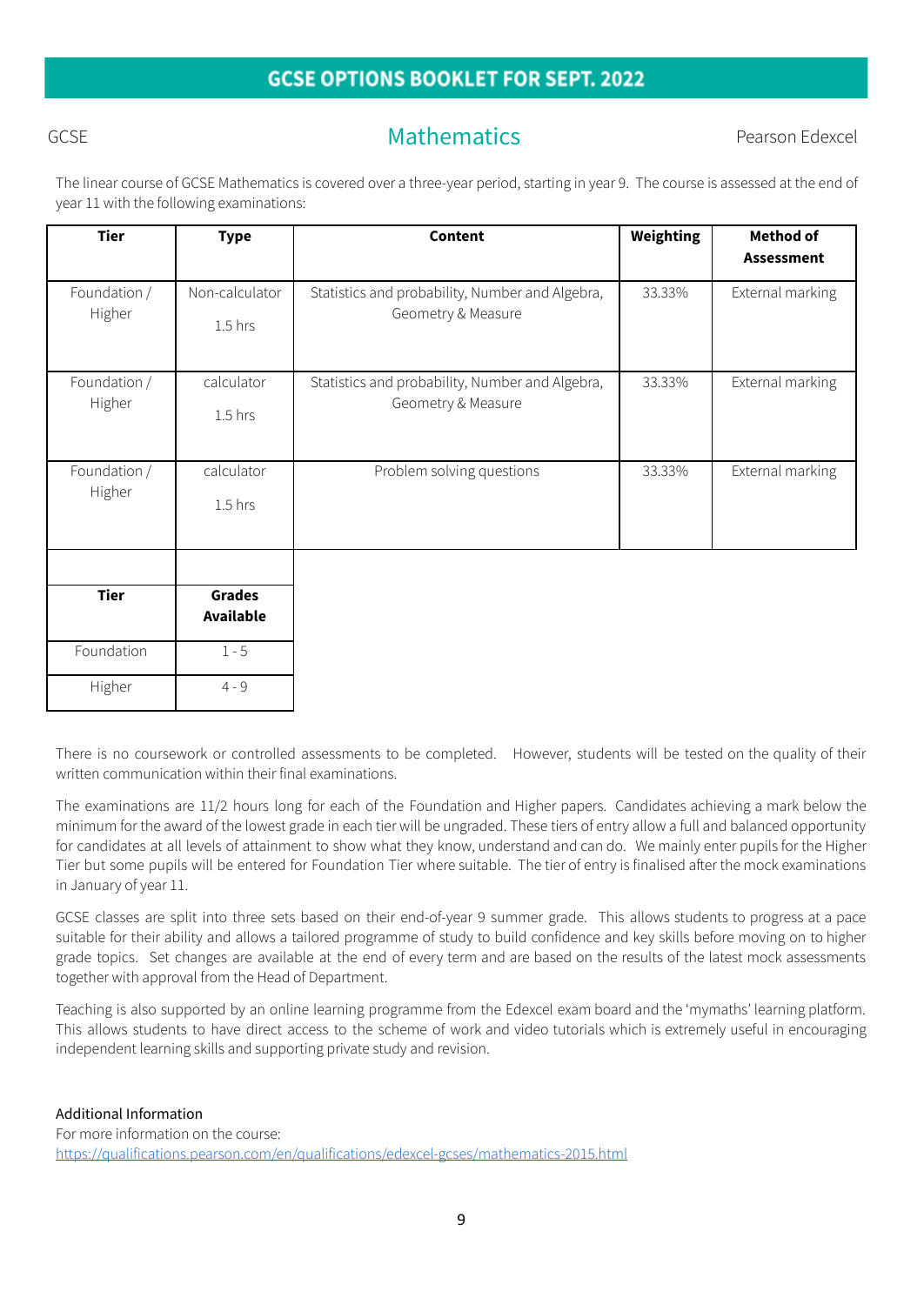# IGCSE CIE CHE Music CHE CIE

# **This course is completed at the end of year 10**

The Cambridge IGCSE in Music specification aims to:

- enable candidates to acquire and consolidate a range of basic musical skills, knowledge and understanding, through the activities of listening, performing and composing;
- help candidates develop a perceptive and critical response to the main historical periods and styles of Western music;
- help candidates to recognise and understand the music of selected non-Western traditions, and thus to form an appreciation of cultural similarities and difference;
- provide a foundation for the development of an informed appreciation of music;
- provide a foundation for further study in music at a higher level.

The course is divided into three components -

### **Component 1:** Listening 40%

Students will be taught to recognise and describe a broad range of musical features and styles and study one set work.

Students will sit a 1-hour and 15-minute written paper which has four sections:

- Section A: Unprepared Western Repertoire. Students answer questions based on two extracts.
- Section B: World Music. Students will answer questions based on extracts from three pieces.
- Section C: Skeleton Score. Students will answer questions based on one extract. This will include simple rhythmic and/or melodic dictation.
- Section D: Set Work. Students will answer questions based on two extracts from the set work.

### **Component 2:** Performing 30%

Solo performance. Students may perform one piece or two short, contrasting pieces. Ensemble performance. Students may perform one piece or two short, contrasting pieces. The total playing time should be between 5 and 10 minutes.

Overview of assessment: recordings of both solo and ensemble performances (on CD); scores.

### **Component 3:** Composing 30%

One composition written in a Western, tonal style. This composition must be fully notated. One composition written in a style of the candidate's choice. Notation appropriate to the style should be used. Where staff notation is not used, a written commentary is also required.

Overview of assessment: recordings of both compositions (CD); scores for both recordings and a written commentary for composition 2, where required.

### **Additional Information**

For more information on the course: <https://www.cambridgeinternational.org/programmes-and-qualifications/cambridge-igcse-music-0410/>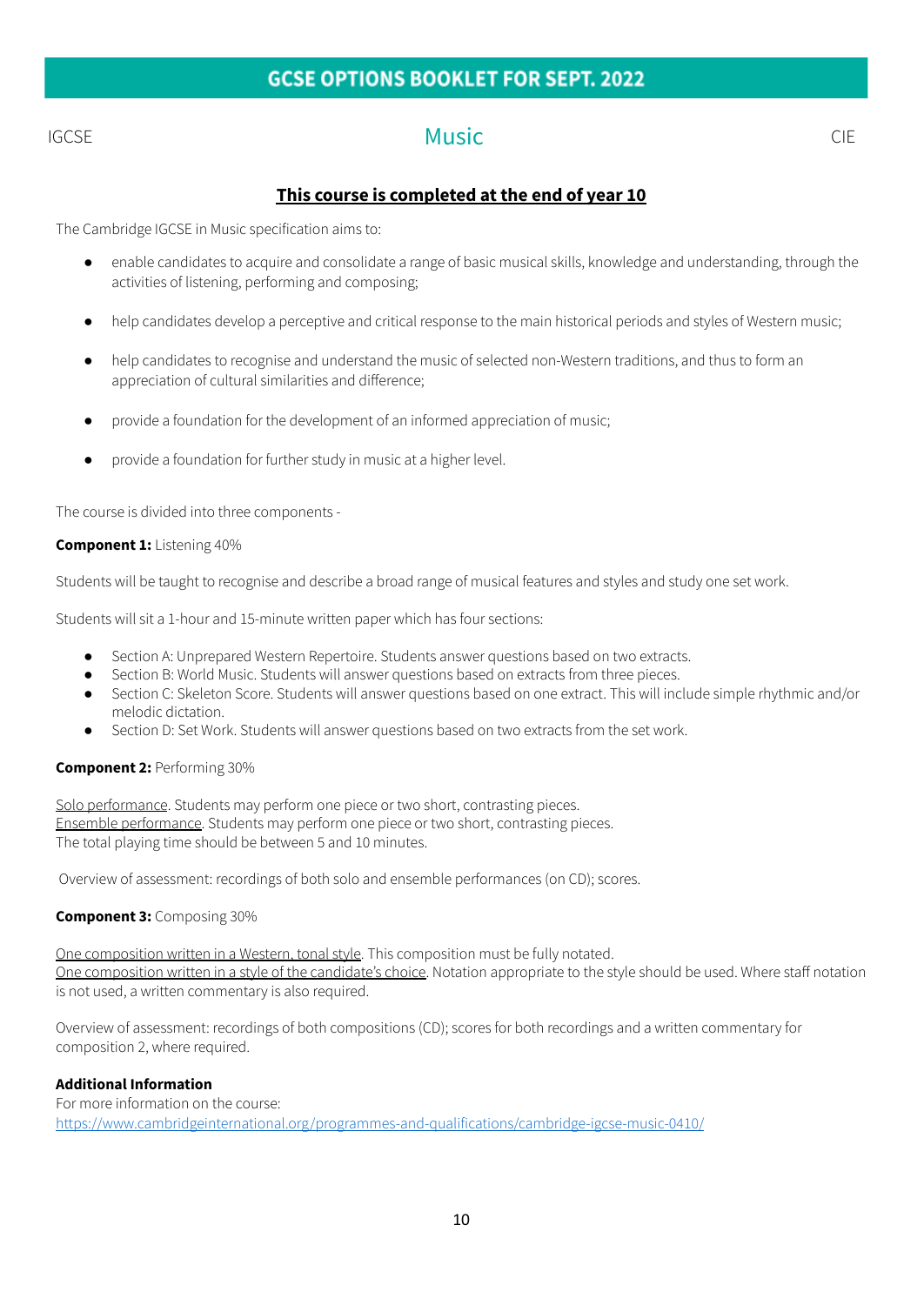# GCSE Combined Science: Trilogy AQA

This linear course enables students to complete an in-depth study of the three sciences and to attain two GCSEs at the end of the course. There are six papers: two biology, two chemistry and two physics all taught by specialist teachers. Each of the papers will assess knowledge and understanding from distinct topic areas. The GCSE course will start at some point during year 9 and will be examined at the end of year 11.

#### **Biology paper 1:**

Biology topics 1–4: Cell Biology; Organisation; Infection and response; and Bioenergetics. Written exam: 1 hour 15 minutes - Foundation and Higher Tier: 70 marks (16.7% of GCSE)

#### **Biology paper 2:**

Biology topics 5–7: Homeostasis and response; Inheritance, variation and evolution; and Ecology. Written exam: 1 hour 15 minutes - Foundation and Higher Tier: 70 marks (16.7% of GCSE)

#### **Chemistry paper 1:**

Chemistry topics 8–12: Atomic structure and the periodic table; Bonding, structure, and the properties of matter; Quantitative chemistry; Chemical changes; and Energy Changes. Written exam: 1 hour 15 minutes - Foundation and Higher Tier: 70 marks (16.7% of GCSE)

#### **Chemistry paper 2:**

Chemistry topics 13–17: The rate and extent of chemical change; Organic chemistry; Chemical analysis; Chemistry of the atmosphere; and Using Resources.

Written exam: 1 hour 15 minutes - Foundation and Higher Tier: 70 marks (16.7% of GCSE)

#### **Physics paper 1:**

Physics topics 18–21: Energy; Electricity; Particle model of matter; and Atomic Structure. Written exam: 1 hour 15 minutes - Foundation and Higher Tier: 70 marks (16.7% of GCSE)

#### **Physics paper 2:**

Physics topics 22–24: Forces; Waves; and Magnetism and electromagnetism. Written exam: 1 hour 15 minutes - Foundation and Higher Tier: 70 marks (16.7% of GCSE)

There is no coursework or controlled assessments to be completed. However, students will have to complete 21 required practicals throughout the course which they can be examined on in the written papers. These practicals allow the students to develop both scientific practical and analytical skills.

GCSE classes are split into two sets based on the end-of-year 9 summer grades across all three sciences. This allows students to progress at a pace suitable to their needs allowing them to build their confidence in the three subjects. Set changes are available throughout the course and are based on the results of the latest assessments across the three sciences together with approval from the Head of Department.

#### **Additional Information**

For more information on the course: <https://www.aqa.org.uk/subjects/science/gcse/combined-science-trilogy-8464/specification-at-a-glance>